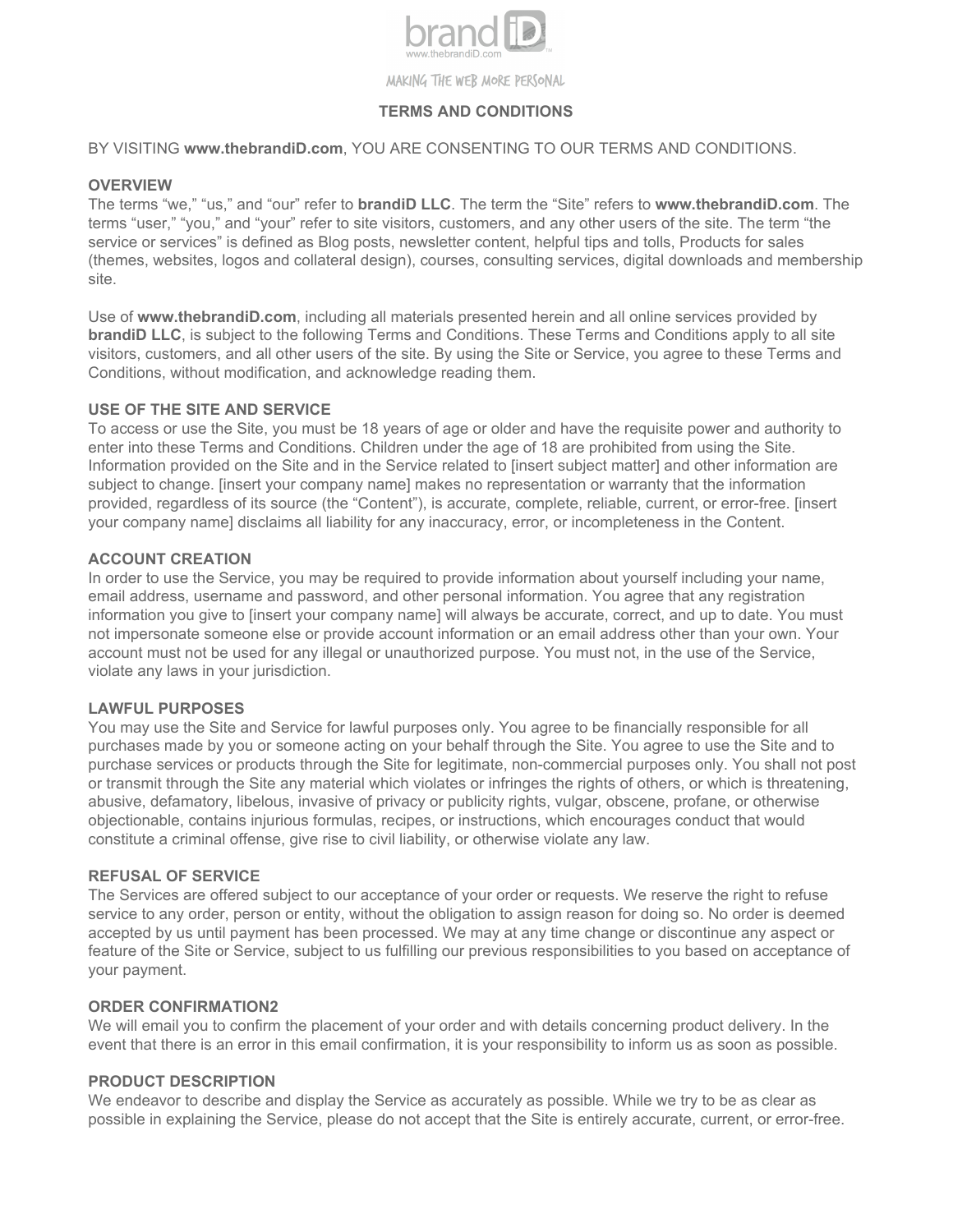

From time to time we may correct errors in pricing and descriptions. We reserve the right to refuse or cancel any order with an incorrect price listing.

## **MATERIAL YOU SUBMIT TO THE SITE**

You shall not upload, post or otherwise make available on the Site any artwork, photos, or other materials (collectively "Materials") protected by copyright, trademark, or other proprietary right without the express written permission of the owner of the copyright, trademark, or other proprietary right, and the burden of determining that any Materials are not so protected rests entirely with you. You shall be liable for any damage resulting from any infringement of copyrights, trademarks, or other proprietary rights, or any other harm resulting from such a submission. For all Materials submitted by you to the Site, you automatically represent or warrant that you have the authority to use and distribute the Materials, and that the use or display of the Materials will not violate any laws, rules, regulations, or rights of third parties.

# **INTELLECTUAL PROPERTY RIGHTS TO YOUR MATERIALS**

We claim no intellectual property rights over the material you supply to [insert your company name]. You retain copyright and any other rights you may rightfully hold in any content that you submit through the Site or Service. Content you submit to [insert your company name] remains yours to the extent that you have any legal claims therein. You agree to hold linsert your company namel harmless from and against all claims, liabilities, and expenses arising out of any potential or actual copyright or trademark misappropriation or infringement claimed against you. By posting material on the Site, you grant us a worldwide, nonexclusive, irrevocable license to use the material for promotional, business development, and marketing purposes.

## **OUR INTELLECTUAL PROPERTY**

The Site and Service contain intellectual property owned by [insert your company name], including trademarks, copyrights, proprietary information, and other intellectual property. You may not modify, publish, transmit, participate in the transfer or sale of, create derivative works from, distribute, display, reproduce or perform, or in any way exploit in any format whatsoever any of the Site or Service

Content or intellectual property, in whole or in part, without our prior written consent. We reserve the right to immediately remove you from the Service, without refund, if you are caught violating this intellectual property policy.

#### **CHANGED TERMS**

We may at any time amend these Terms and Conditions. Such amendments are effective immediately upon notice to you by us posting the new Terms and Conditions on this Site. Any use of the Site or Service by you after being notified means you accept these amendments. We reserve the right to update any portion of our Site and Service, including these Terms and Conditions, at any time. We will

post the most recent versions to the Site and list the effective dates on the pages of our Terms and Conditions.

#### **LIMITATION OF LIABILITY**

YOU AGREE THAT UNDER NO CIRCUMSTANCES SHALL WE BE LIABLE FOR DIRECT, INDIRECT, INCIDENTAL, CONSEQUENTIAL, SPECIAL, PUNITIVE, EXEMPLARY, OR ANY OTHER DAMAGES ARISING OUT OF YOUR USE OF THE SITE OR SERVICE. ADDITIONALLY, [INSERT YOUR COMPANY NAME] IS NOT LIABLE FOR DAMAGES IN CONNECTION WITH (I) ANY FAILURE OF PERFORMANCE, ERROR, OMISSION, DENIAL OF SERVICE, ATTACK, INTERRUPTION, DELETION, DEFECT, DELAY IN OPERATION OR TRANSMISSION, COMPUTER VIRUS, OR LINE OR SYSTEM FAILURE; (II) LOSS OF REVENUE, ANTICIPATED PROFITS, BUSINESS, SAVINGS, GOODWILL OR DATA; AND (III) THIRD PARTY THEFT OF, DESTRUCTION OF, UNAUTHORIZED ACCESS TO, ALTERATION OF, OR USE OF YOUR INFORMATION OR PROPERTY, REGARDLESS OF OUR NEGLIGENCE, GROSS NEGLIGENCE, FAILURE OF AN ESSENTIAL PURPOSE AND WHETHER SUCH LIABILITY ARISES IN NEGLIGENCE, CONTRACT, TORT, OR ANY OTHER THEORY OF LEGAL LIABILITY. THE FOREGOING APPLIES EVEN IF [INSERT YOUR COMPANY NAME] HAS BEEN ADVISED OF THE POSSIBILITY OF OR COULD HAVE FORESEEN THE DAMAGES. IN THOSE STATES THAT DO NOT ALLOW THE EXCLUSION OR LIMITATION OF LIABILITY FOR THE DAMAGES, OUR LIABILITY IS LIMITED TO THE FULLEST POSSIBLE EXTENT PERMITTED BY LAW. IN NO EVENT SHALL [INSERT YOUR COMPANY NAME]'S CUMULATIVE LIABILITY TO YOU EXCEED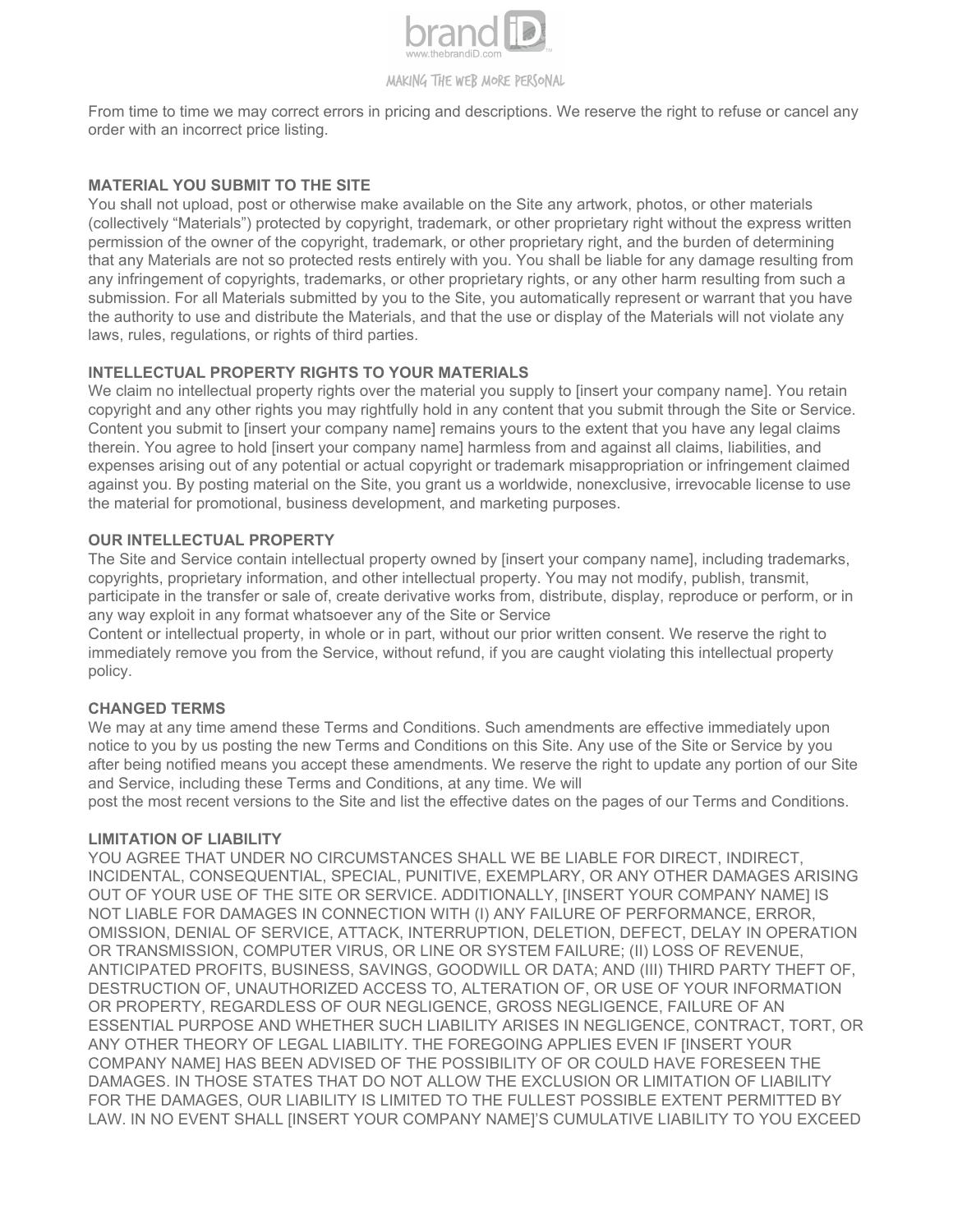

# THE TOTAL PURCHASE PRICE OF THE SERVICE YOU HAVE PURCHASED FROM [INSERT YOUR COMPANY NAME], AND IF NO PURCHASE HAS BEEN MADE BY YOU [INSERT YOUR COMPANY NAME]'S CUMULATIVE

LIABILITY TO YOU SHALL NOT EXCEED \$100.

## **THIRD PARTY RESOURCES**

The Site and the Service contain links to third party websites and resources. You acknowledge and agree that we are not responsible or liable for the availability, accuracy, content, or policies of third party websites or resources. Links to such websites or resources do not imply any endorsement by or affiliation with [insert your company name]. You acknowledge sole responsibility for and assume all risk arising from your use of any such websites or resources.

## **INDEMNIFICATION**

You shall indemnify and hold us harmless from and against any and all losses, damages, settlements, liabilities, costs, charges, assessments, and expenses, as well as third party claims and causes of action, including, without limitation, attorney's fees, arising out of any breach by you of any of these Terms and Conditions, or any use by you of the Site or Service. You shall provide us with such assistance, without charge, as we may request in connection with any such defense, including, without limitation, providing us with such information, documents, records, and reasonable access to you, as we deem necessary. You shall not settle any third party claim or waive any defense without our prior written consent.

## **EFFECT OF HEADINGS**

The subject headings of the paragraphs and subparagraphs of this Agreement are included for convenience only and shall not affect the construction or interpretation of any of its provisions.

## **ENTIRE AGREEMENT; WAIVER**

This Agreement constitutes the entire agreement between you and [insert your company name] pertaining to the Site and Service and supersedes all prior and contemporaneous agreements, representations, and understandings between us. No waiver of any of the provisions of this Agreement by [insert your company name] shall be deemed, or shall constitute, a waiver of any other provision, whether or not similar, nor shall any waiver constitute a continuing waiver. No waiver shall be binding unless executed in writing by [insert your company name].

#### **NOTICES**

All notices, requests, demands, and other communications under this Agreement shall be in writing and properly addressed as follows:

4017 Washington Road, PMB #202, McMurray, PA 15317

#### **GOVERNING LAW; VENUE; MEDIATION**

This Agreement shall be construed in accordance with, and governed by, the laws of the State of [insert your state] as applied to contracts that are executed and performed entirely in [insert your state]. The exclusive venue for any arbitration or court proceeding based on or arising out of this Agreement shall be [insert your county] County, insert your state]. The parties agree to attempt to resolve any dispute, claim, or controversy arising out of or relating to this Agreement by mediation, which shall be conducted under the then current mediation procedures of The CPR Institute for Conflict Prevention & Resolution3 or any other procedure upon which the parties may agree. The parties further agree that their respective good faith participation in mediation is a condition precedent to pursuing any other available legal or equitable remedy, including litigation, arbitration, or other dispute

resolution procedures.

## **RECOVERY OF LITIGATION EXPENSES**

If any legal action or any arbitration or other proceeding is brought for the enforcement of this Agreement, or because of an alleged dispute, breach, default, or misrepresentation in connection with any of the provisions of this Agreement, the successful or prevailing party or parties shall be entitled to recover reasonable attorney's